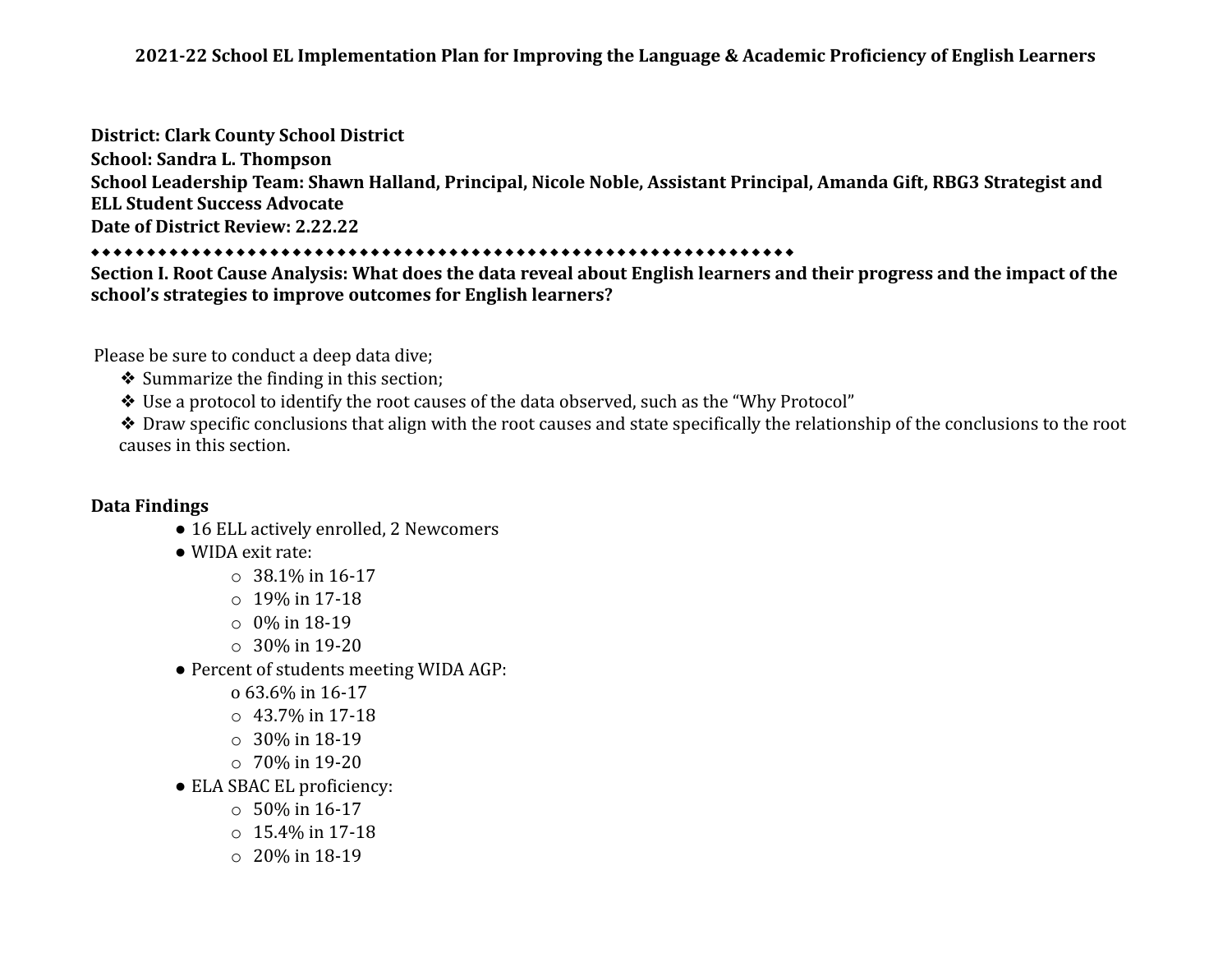• Math SBAC EL proficiency:

- $\circ$  16.7% in 16-17
- $\circ$  23.1% in 17-18
- $\circ$  10% in 18-19
- SBAC scores note a gap between proficient Non ELLs and ELLs:

ELA 16-17 23.1% Math 16-17 43.4% 17-18 51.4% 17-18 35.6% 18-19 45.9% 18-19 49%

# **Working**

- Understanding Language Development (ULD) sessions for all staff members.
- Cooperative learning structures implemented, including mixed ability seating of students.

# **What does the data show or reveal?**

- Limited discourse is occurring in the classroom.
- Questioning is occurring at lower DOK levels and not engaging students at higher cognitive levels.
- Limited use of scaffolding strategies in the classroom.

# **Root Causes to Address:**

▪ As evidence in the data, one root cause for English Language learner's lower proficiency rates and limited growth on the WIDA and SBAC assessments is the limited use of strategies to effectively scaffold material when providing rigorous instruction.

▪ As evident in instructional rounds and assessment data, a second root cause for English Language Learner's lower proficiency rates is the level of DOK questioning in the classroom and students' limited opportunities to participate in productive academic discourse.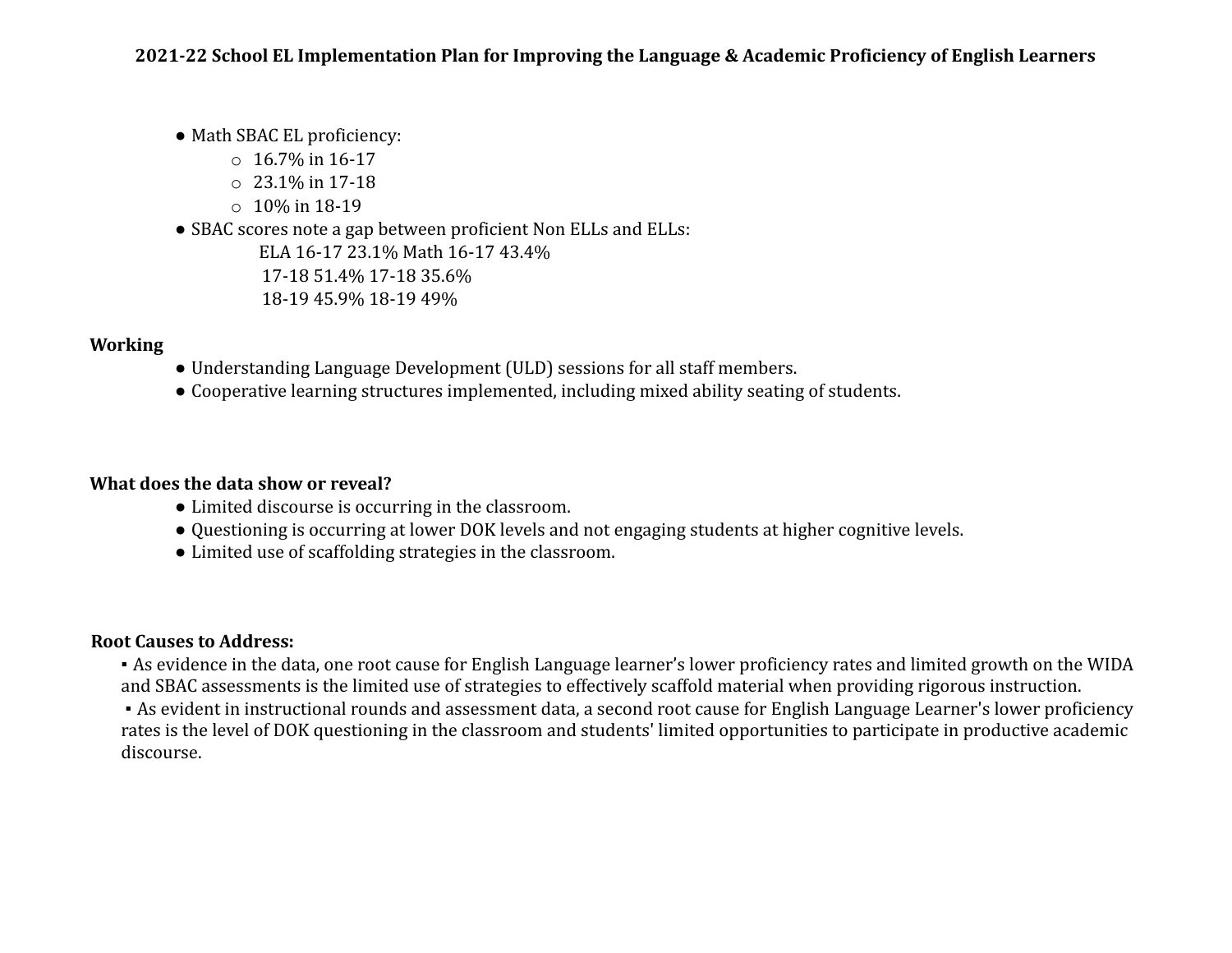#### ⬥⬥⬥⬥⬥⬥⬥⬥⬥⬥⬥⬥⬥⬥⬥⬥⬥⬥⬥⬥⬥⬥⬥⬥⬥⬥⬥⬥⬥⬥⬥⬥⬥⬥⬥⬥⬥⬥⬥⬥⬥⬥⬥⬥⬥⬥⬥⬥⬥⬥⬥⬥⬥⬥⬥⬥⬥⬥⬥⬥⬥⬥⬥

**Section II. Addressing Root Causes: Given the school's previous strategies/approaches, what will the school do differently to address the needs of English learners?**

- ❖ The school will need to focus on a few powerful priority -focused statements, 2 3 high-leverage, evidence-based priorities with the greatest potential to address the root causes.
	- State the 2 or 3 priority-focused statements that the school will implement. It is not necessary to include a list of all the activities in the school.
	- Explain how each priority-focused statement will achieve significant improvements in students' English language proficiency and academic content achievement.
- To increase English Language Learners proficiency and growth on the WIDA and SBAC assessments, Thompson ES will assist teachers with intentional planning to provide structured opportunities for productive academic discourse.
	- o Administration will hold teachers accountable for intentionally planning for academic discourse within content areas. This includes structuring the classroom environment to provide optimum opportunities for structured discourse as well as the routines and procedures involved in the implementation of the cooperative learning structure. Given opportunities to utilize academic language will improve EL learners participation and understanding of day to day classroom activities as well as increase their scores on state proficiency assessments.
- To increase English Language Learners proficiency and growth on the WIDA and SBAC assessments, Thompson ES will assist teachers with developing scaffolding strategies to address student needs and provide rigorous instruction to students across content areas.
	- o Administration will hold teachers accountable to provide scaffolds across all content areas to assist EL learners with rigorous content. The scaffolds will be intentionally planned and provided to students as they become more accountable and independent learners. As scaffolds support students' access to rigorous content, and eventually become less needed, students take ownership over their learning and are more successful in the classroom.

⬥⬥⬥⬥⬥⬥⬥⬥⬥⬥⬥⬥⬥⬥⬥⬥⬥⬥⬥⬥⬥⬥⬥⬥⬥⬥⬥⬥⬥⬥⬥⬥⬥⬥⬥⬥⬥⬥⬥⬥⬥⬥⬥⬥⬥⬥⬥⬥⬥⬥⬥⬥⬥⬥⬥⬥⬥⬥⬥⬥⬥⬥⬥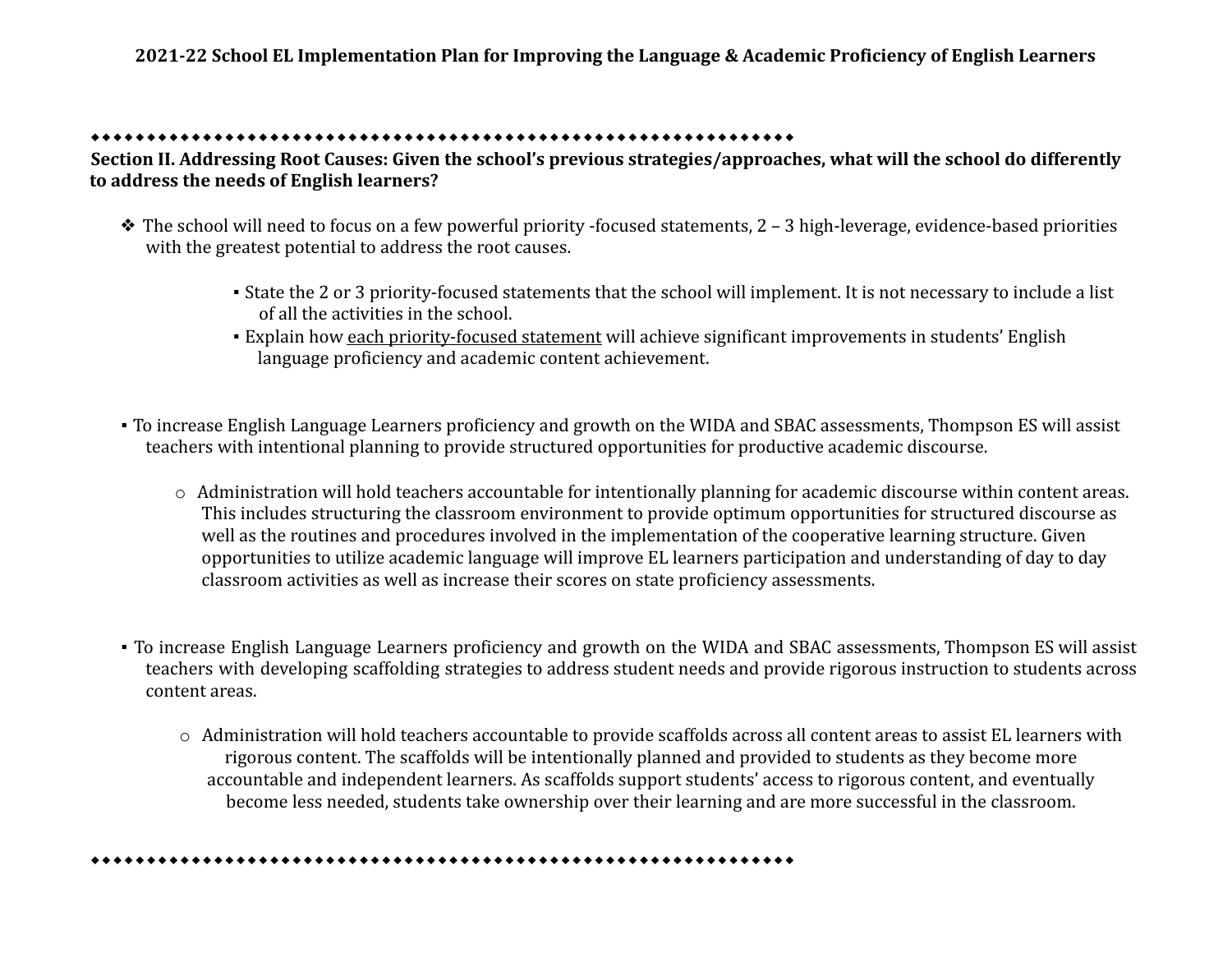## **2021-22 School EL Implementation Plan for Improving the Language & Academic Proficiency of English Learners**

## **Section III. SMART Goals Aligned to Identified Root Cause(s):**

- ❖ Include a SMART goal for growth toward English language proficiency as measured by ACCESS AGP. The state's expectation for schools is that at least 50% of English learners will meet AGP each year.
- ❖ Include a SMART goal that addresses academic content proficiency for English learners that aligns with the state's long-term goals for ELA and Math.
	- o Although NDE is not requiring schools to list their SMART goals for their interim assessments, for language development or content achievement, the school will need to set and monitor the SMART goals for their interim assessments to determine students' progress toward the state interim and long term goals.

# **● Please write the school's SMART goals in this section related to the ELPA (ACCESS) AGP, ELA and Math content goals to meet the state's outcome goals**

o Thompson ES will increase the percentage of ELs meeting AGP, as measured by ACCESS, from 70% to 75% by May 2022.

o Thompson ES will increase the overall percentage of Math by at least 7.2 percentage points each year beginning in 2019 through 2022, meeting the state's long-term outcome goal of 31.6%, as measured by the Math state assessment. ● This is an adjusted SMART Goal that establishes the needed proficiency each year to 2022.

**o** Thompson ES will increase the overall percentage of ELA by at least 5.1 percentage points each year beginning in 2019 through 2022, meeting the state's long-term outcome goal of 35.1%, as measured by the ELA state assessment**.** ● This is an adjusted SMART Goal that establishes the needed proficiency each year to 2022.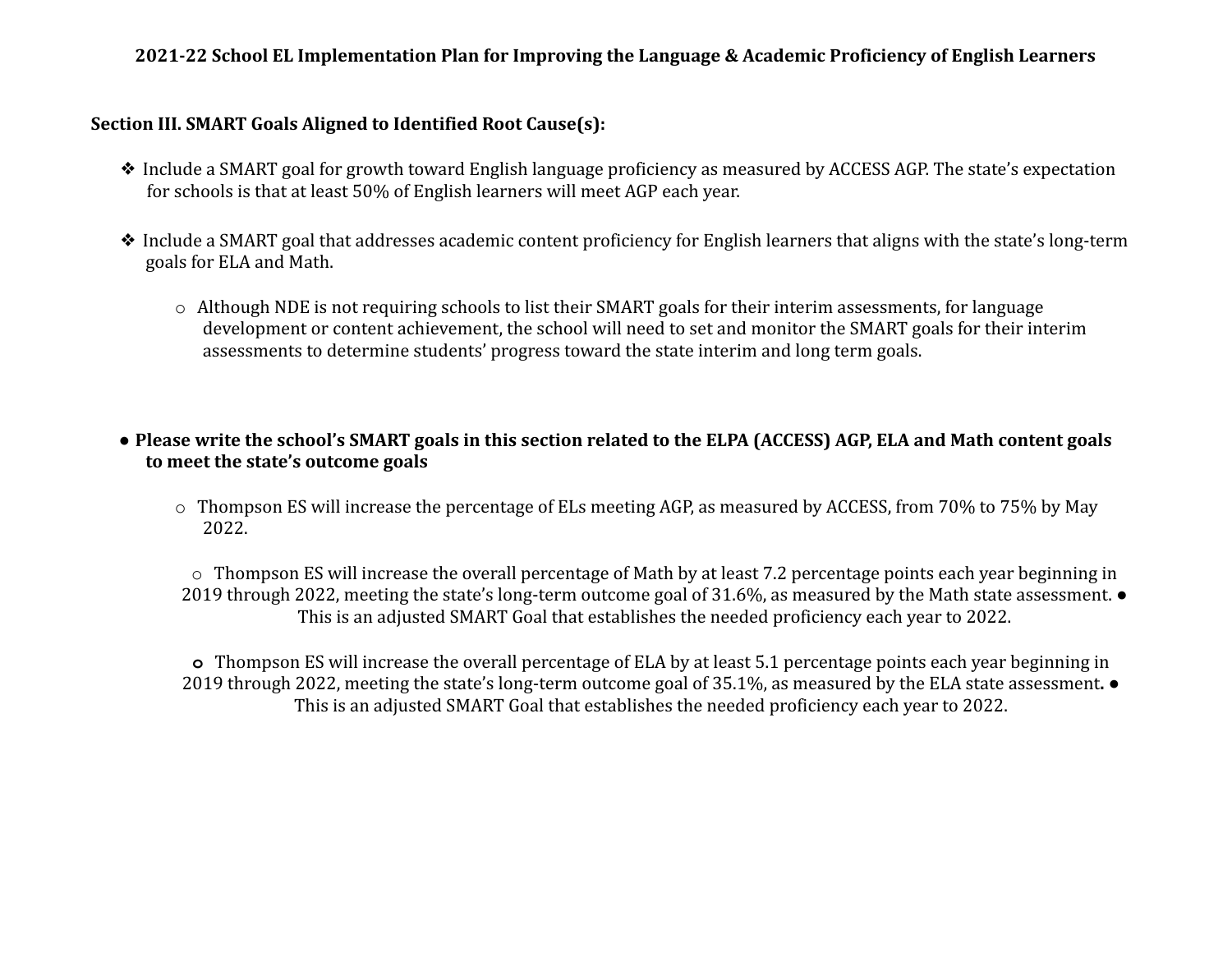# **2021-22 School EL Implementation Plan for Improving the Language & Academic Proficiency of English Learners**

#### ⬥⬥⬥⬥⬥⬥⬥⬥⬥⬥⬥⬥⬥⬥⬥⬥⬥⬥⬥⬥⬥⬥⬥⬥⬥⬥⬥⬥⬥⬥⬥⬥⬥⬥⬥⬥⬥⬥⬥⬥⬥⬥⬥⬥⬥⬥⬥⬥⬥⬥⬥⬥⬥⬥⬥⬥⬥⬥⬥⬥⬥⬥⬥

**Section IV. Specific Action Steps: Priority-focused Statements to address the root causes to meet the expected outcomes**

- ❖ **Statement #1:** To increase English Language Learners proficiency and growth on the WIDA and SBAC assessments, Thompson ES will assist teachers with intentional planning to provide structured opportunities for productive academic discourse on a daily basis.
- ❖ Evidence of Practice (Use of Quantitative and Qualitative Data): How will you know that the school is on track to meet the expected outcome goal? State specifically how Statement #1 will be monitored? How will data be collected to inform decision-making?
	- MAP assessment
	- Teacher Action Plans
	- Lesson Plans
	- Administrative observation data
	- PLC

.

- ❖ Individual(s) Responsible:
	- o Administration
	- o Read by Grade Three Strategist
	- o ELL Student Success Advocate
	- o Classroom Teachers
- ❖ Timeline Beginning Timeline Ending:
	- o September 2021- May 2022
- ❖ Resources available to accomplish the specific focus:
	- o Funds available for tutoring students.
	- o Professional development through Understanding Language Development sessions.
	- o Read by Grade Three Strategist available for instructional support, coaching, and modeling.